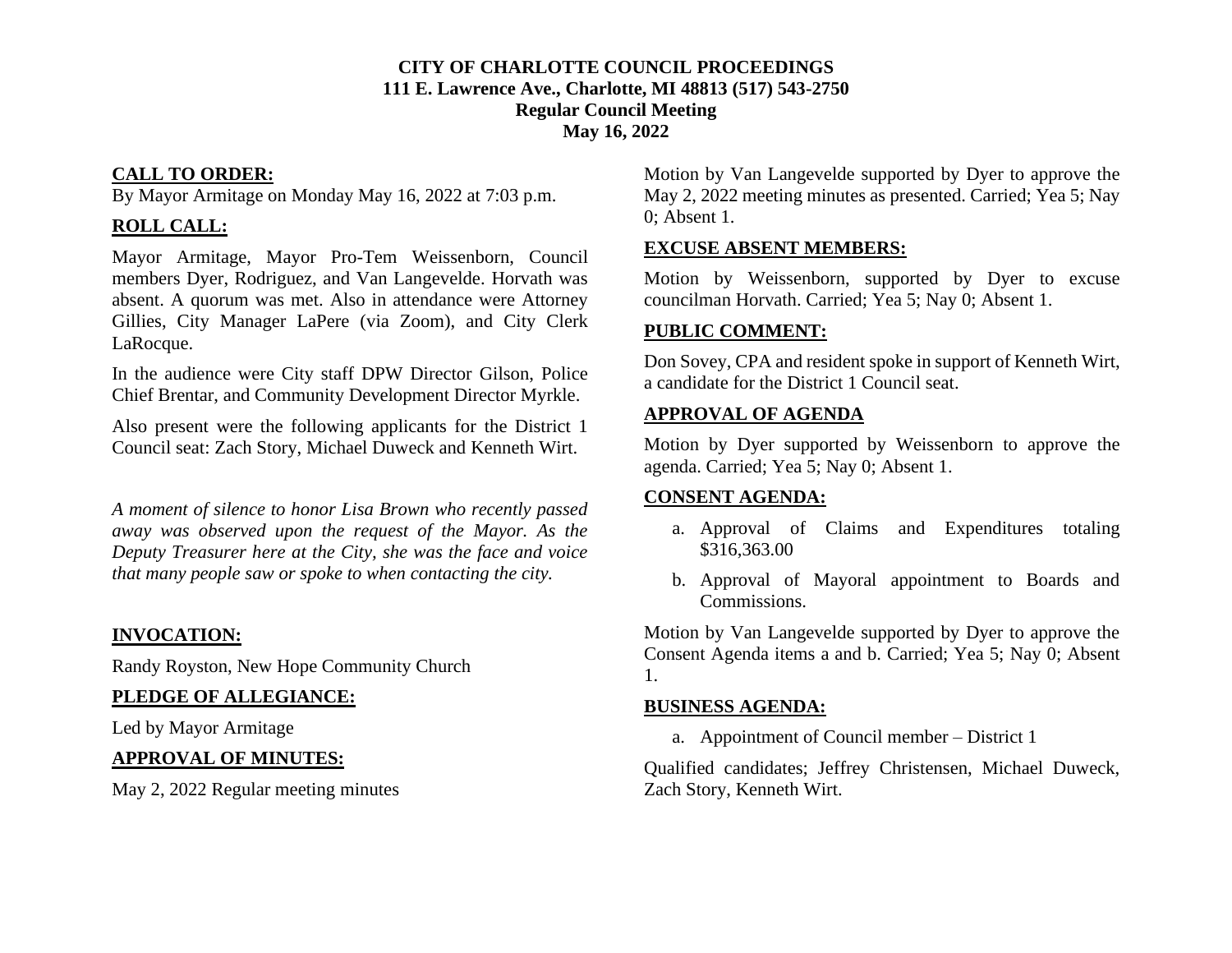Candidates were given the opportunity to address Council and answer various question. Upon voting, the candidate who was nominated and who received 3/5 vote of Council was awarded the Council seat. Duweck received 3/5 vote. The following chart is a record of the nominations and votes that took place:

| DISTRICT 1 COUNCIL SEAT |                |               |              |             |              |               |
|-------------------------|----------------|---------------|--------------|-------------|--------------|---------------|
| <b>COUNCIL</b>          | <b>NOMINEE</b> | <b>DUWECK</b> | <b>STORY</b> | <b>WIRT</b> | <b>STORY</b> | <b>DUWECK</b> |
| WEISSENBORN             |                |               | N            |             | N            | Υ             |
| VAN LANGEVELDE          | Wirt           | N             | N            | v           | N            | N             |
| <b>DYER</b>             | <b>Duweck</b>  | ٧             | N            | N           | ٧            | Υ             |
| <b>RODRIGUEZ</b>        | Story          | N             | Υ            | N           | ٧            | Υ             |
| ARMITAGE                |                | v             | γ            | N           | v            |               |
| <b>HORVATH</b>          | absent         | absent        | absent       | absent      | absent       | absent        |
| <b>RESULTS</b>          |                | $3-Y/2-N$     | $2-Y/3-N$    | $2-Y/3-N$   | $3-Y/2-N$    | $4-Y/1-N$     |
|                         |                | Failed        | Failed       | Failed      | Failed       | Carried       |

Motion to appoint District 1 Council seat to Michael Duweck, presented by Dyer, supported by Weissenborn. Carried by roll call vote; Yea 4; Nay 1 (Van Langevelde); Absent 1.

Council member Duweck was sworn in and took his seat at Council.

b. Approval of Resolution to eliminate Wards

Motion to approve resolution to eliminate Wards and to proceed with actions necessary to place the proposal on the November 8, 2022 ballot for an electoral vote, presented by Dyer, supported by Weissenborn. Carried by roll call vote; Yea 6; Nay 0; Absent 1.

c. Approval of Resolution to modify the Mayoral term from 2 to 4 years.

Motion to approve resolution to modify Mayoral term from 2 to 4 years and to proceed with actions necessary to place the proposal on the November 8, 2022 ballot for an electoral vote, presented by Van Langevelde, supported by Dyer. Carried by roll call vote; Yea 6; Nay 0; Absent 1.

d. Approval of Resolution to move City elections from odd to even years.

Motion to approve resolution to move City elections from odd to even years and to proceed with actions necessary to place the proposal on the November 8, 2022 ballot for an electoral vote, presented by Van Langevelde, supported by Weissenborn. Carried by roll call vote; Yea 5; Nay 1 (Dyer); Absent 1.

e. Approval of brush grinding lease

Motion to approve brush grinding lease, presented by Van Langevelde, supported by Dyer. Carried; Yea 6; Nay 0; Absent 1.

f. Approval of lease with Friends of Beach Market

Motion to approve Friends of Beach Market lease presented by Van Langevelde, supported by Dyer. Carried; Yea 6; Nay 0; Absent 1.

g. Approval of bid for Airport farmland lease

Motion to approve bid for Airport farmland lease presented by Van Langevelde, supported by Weissenborn. Carried; Yea 6; Nay 0, Absent 1.

h. Approval of replacing WWTP position

Motion to approve replacing WWTP position presented by Weissenborn, supported by Van Langevelde. Carried; Yea 6; Nay 0; Absent 1.

i. Approval of replacing Police Officer position

Motion to approve replacing Police Officer position presented by Van Langevelde, supported by Dyer. Carried; Yea 6; Nay 0; Absent 1.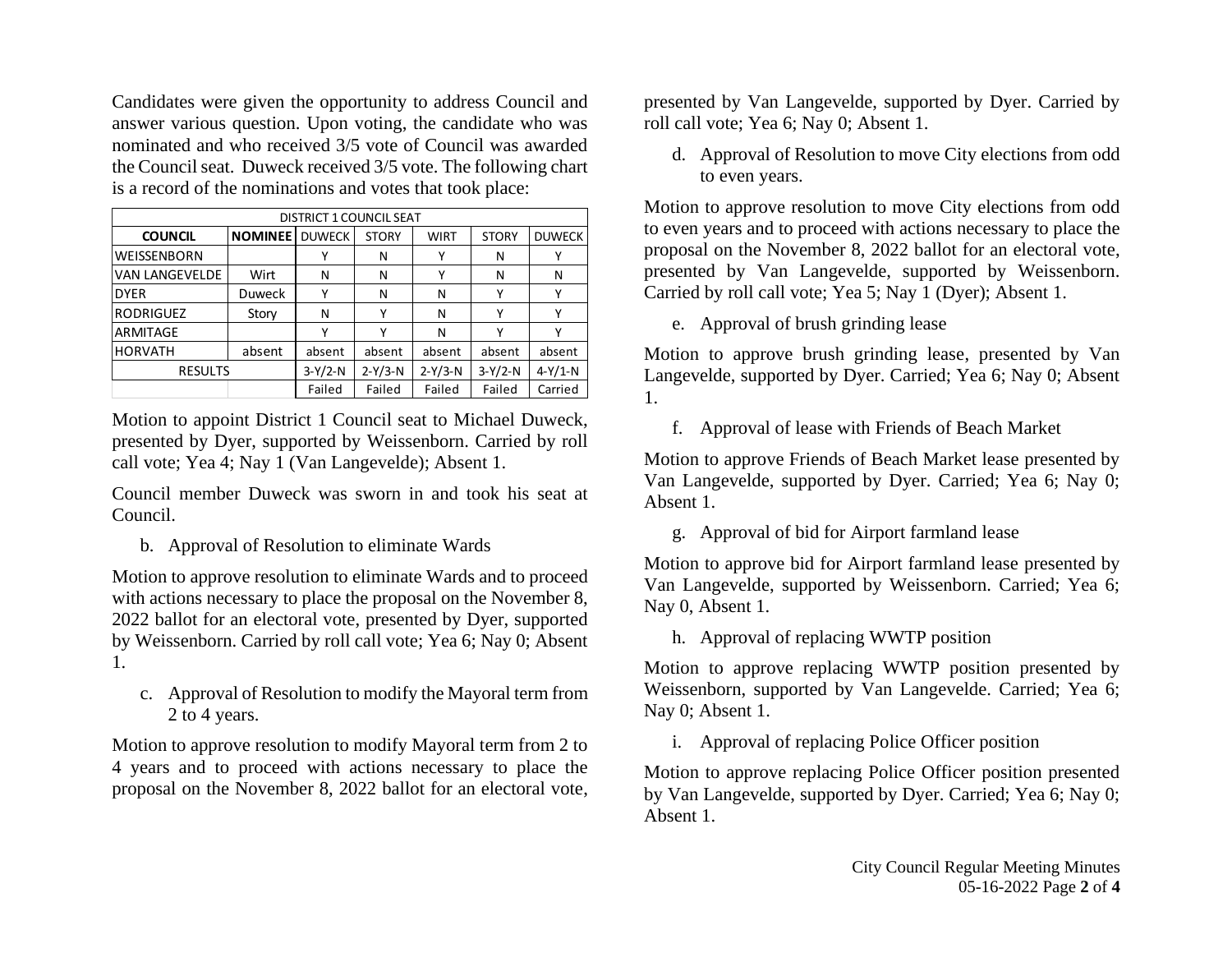j. Approval of Resolutions 2022-07 – 220 W. Shaw property sale

Motion to approve final sale of 220 W. Shaw presented by Dyer, supported by Weissenborn. Carried; Yea 6; Nay 0; Absent 1.

k. Approval of letter of intent to lease airport land to Shyft Group for temporary storage

Motion to approve letter of intent to lease airport land to Shyft Group for temporary storage presented by Van Langevelde supported by Weissenborn. Carried; Yea 6; Nay 0; Absent 1.

#### **COMMUNICATIONS AND COMMITTEE REPORTS:**

- a. City Attorney report was received.
- b. City Manager report was received.
- c. Council member Committee Reports.

Weissenborn – Charlotte Area Recreation Coop (CARC) Happy to announce teams now playing on the softball fields. Finishing up on the bleachers project, fields are reservable.

Van Langevelde – Parks Board; She did not attend the last meeting, with approval from Armitage she asked Co-Parks Board member Zach Story to come to the podium to give the update; Zach reported discussions about; homeless population; old boards around ice skating rink; future development of Maple City park; looking for donors; and that Charlotte designated as "Tree City U.S.A." by the Arbor Day Foundation.

Dyer – MML Legislative advisor Committee. Drafting a proposal for tax incentives on solar projects. It is moving through the State (Government).

#### **PUBLIC COMMENTS:**

John Forte, business owner and resident congratulated Duweck on his appointment. He shared suggestions for improvements to the parks. Would like 5-minute public comment extended.

Zach Story, congratulated Duweck on his appointment and shared his suggestions for Council priorities. Would like 5 minute public comment extended.

## **MAYOR AND COUNCIL COMMENTS:**

Van Langevelde; National EMS week – thanked all 1st responders and welcomed Duweck to Council.

Rodriguez; Believes that the two 5-minute public comment opportunities given during council meetings is very generous and offered that items of interest requiring further discussions may be added to the agenda and to contact him personally. He welcomed Duweck to Council

Weissenborn; Welcomed Duweck to Council and thanked the other candidates for their interest and efforts. Congratulations sent to the graduating (CHS) Seniors and noted their walkway signs at the courthouse square being a nice new tradition.

Dyer; Thanked all candidates, believed any one of them would have been a good choice. Mentioned that the Siren Shelter is hosting a fundraising gala Friday at 7:00 p.m. at the English Inn and tickets are available on their website.

Duweck; Appreciates the opportunity to serve on Council and is honored to have been chosen from among the other qualified candidates.

Armitage; Reminder; to qualify for District 2 seat you must be a registered voter for 6 months within District 2 and that the deadline for applications is June 3rd at noon. (Appointments to be selected at the June  $6<sup>th</sup>$  meeting). Regarding Public Comment, he must administer a fair and consistent policy while also being respectful. He reminded the public there are two 5